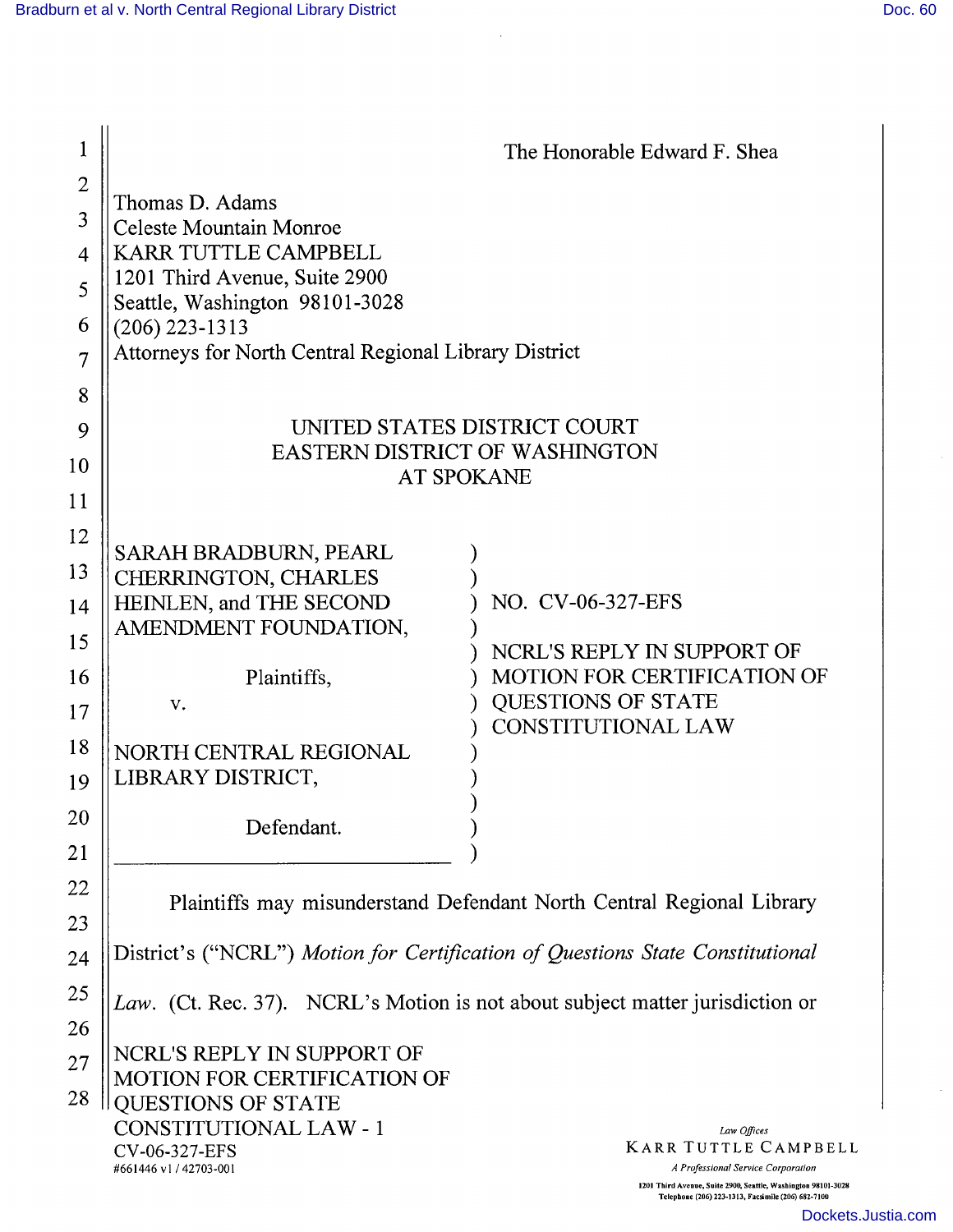this Court's capacity to decide issues of state law. The question is whether this Court should allow the Washington Supreme Court the opportunity to resolve dispositive issues of first impression under Art. I,  $\S$  5 of the Washington Constitution. As held in Barnes-Wallace v. City of San Diego, 471 F.3d 1038, 1046.47 ( $9<sup>th</sup>$  Cir. 2006), federal courts are bound "to resolve state constitutional questions before reaching federal challenges."

## A. Standards for Certification.

Plaintiffs cite Lehman Bros. v. Schein, 416 U.S. 386 (1974) for the idea that "difficulty in ascertaining local law" is insufficient reason to direct the parties to state court. In Lehman, the Court vacated an appellate ruling and remanded for consideration of certification. The principles discussed in Lehman apply with even greater force where as here, the case should turn on state constitutional law and RCW 2.60.040 offers direct access to Washington's highest court. See 416 U.S. at 394 (Rehnquist, J. concurring)(certification is a "desirable means" to have an undecided point of state law resolved). Plaintiffs note that certification burdens state courts and may cause delay and expense but certification also offers systemic benefits such as advancement of state and federal comity. In In Re Elliott, 74 Wash.2d 600, 610 (1968), the NCRL'S REPLY IN SUPPORT OF

MOTION FOR CERTIFICATION OF QUESTIONS OF STATE CONSTITUTIONAL LAW - 2 CV-06-327-EFS #661446 v1 / 42703-001 *A Professional Service Corporation* 

KARR TUTTLE CAMPBELL

Law Offices 1201 Tbird Avenue, Suite 2900, Seatte, Washington 98101-3028 Telephone (206) 223-1313, Facsimile (206) 682-7100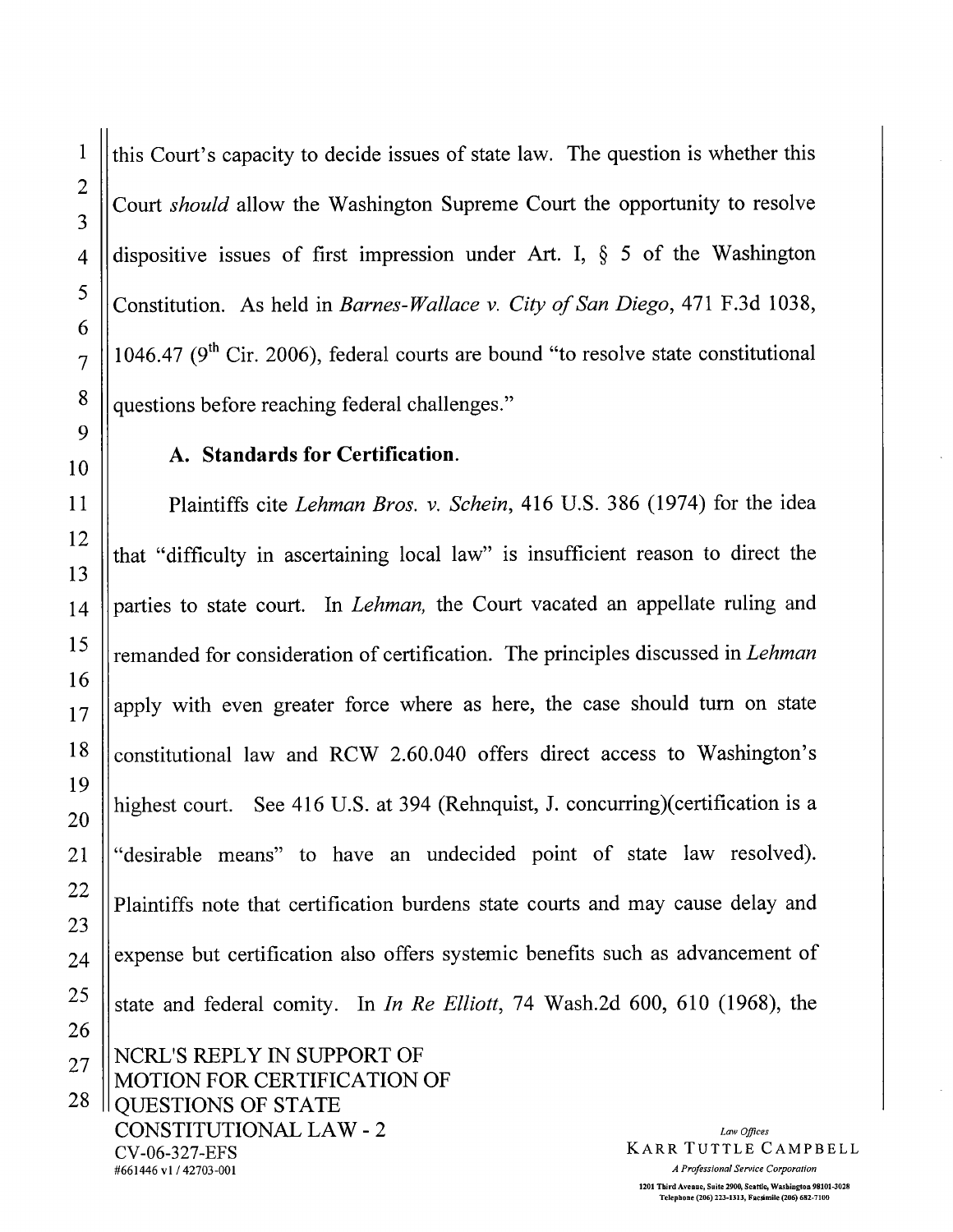Court found that Washington's certification statute sets a permissive, not a mandatory, standard and "... does not impose onerous or unconstitutional dictates upon this Court." Similarly, the United States Supreme Court wrote in Arizonans for Official English v. Arizona, 520 U.S. 43, 77 (1997) that certification offers the opportunity to save time, energy and resources and build a cooperative judicial federalism.

Plaintiffs imply that certification is inappropriate because existing Washington law allows this Court to rule on Plaintiffs' claims under Art. I, §5. Plaintiffs cite five cases in which federal courts have resolved free speech cases in part under Art. I,  $\S5$ . (Ct. Rec. 52, pg. 4). These cases do not address certification. The fact that certification was not invoked does not mean the procedure was inappropriate or that it was considered and rejected.

The cases also are distinguishable. For example, in Seattle Affiliate of October  $22^{nd}$  v. City of Seattle, 430 F. Supp.2d 1185, 1196 (2006) the Court limited its ruling to a federal analysis because there was no argument that Art. I, §5 should be interpreted more broadly than the First Amendment. Here, Plaintiffs do make such an argument. (Ct. Rec. 40, pg. 19) In Clark v. City of Lakewood, 259 F.3d 996, 1016 (9<sup>th</sup> Cir. 2001), the Court held a regulation to NCRL'S REPLY IN SUPPORT OF MOTION FOR CERTIFICATION OF QUESTIONS OF STATE CONSTITUTIONAL LAW - 3 CV-06-327-EFS<br>#661446 v1/42703-001 Law Offices KARR TUTTLE CAMPBELL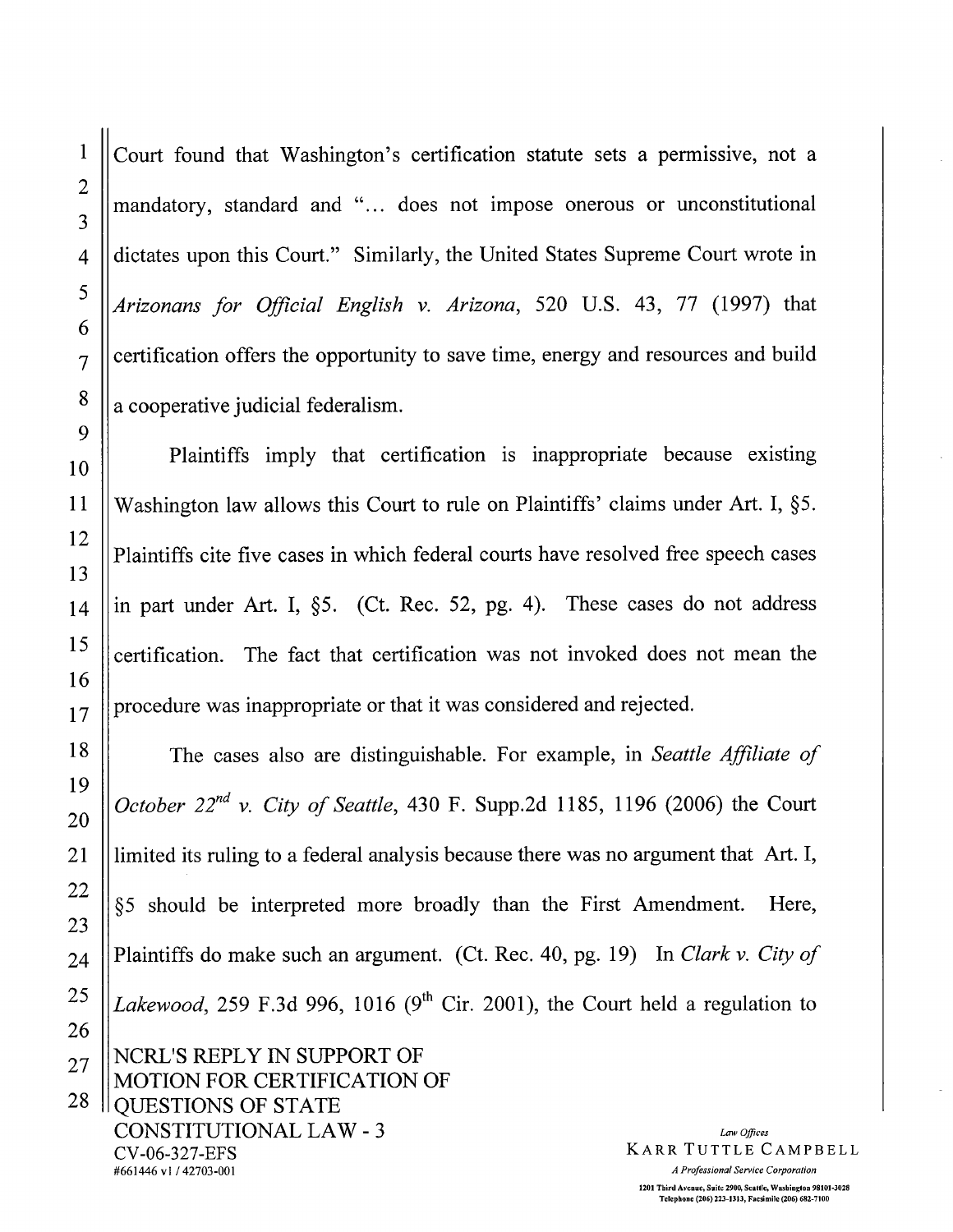infringe Art. I, §5 but the regulation was effectively identical to one previously held unconstitutional. No Washington case juxtaposes free speech issues with internet filtering in a public library and it is precisely this context that makes this case different. If this Court does not grant certification, it will have to predict how the Washington Supreme Court would balance the competing interests of free expression under Art. I, §5, the societal role of public libraries, and the internet as a collection development tool (assuming Plaintiffs have standing). RCW 2.60.040 allows these issues to be decided in the first instance by the Washington Supreme Court.

## B. The Question of Standing Should Be Certified.

Plaintiffs argue the question of Plaintiffs' standing to challenge NCRL's Internet Filtering Policy need not be certified. (Ct. Rec. 52, pgs. 5-6). NCRL agrees that Washington law is well-developed on the question of standing. However, the issue of standing is intertwined with the merits of Plaintiffs' claims under Art. 1, § 5. Each Plaintiff lacks standing to assert an "as applied," personal challenge if not personally aggrieved in some substantial way. But determining whether each Plaintiff is aggrieved requires examination of NCRL's Policy and circumstances surrounding each Plaintiff's use of the NCRL NCRL'S REPLY IN SUPPORT OF **MOTION FOR CERTIFICATION OF** 

**OUESTIONS OF STATE CONSTITUTIONAL LAW - 4** CV-06-327-EFS #661446 v1 / 42703-001

Law Offices **KARR TUTTLE CAMPBELL** A Professional Service Corporation 1201 Third Avenue, Suite 2900, Seattle, Washington 98101-3028 Telephone (206) 223-1313, Facsimile (206) 682-7100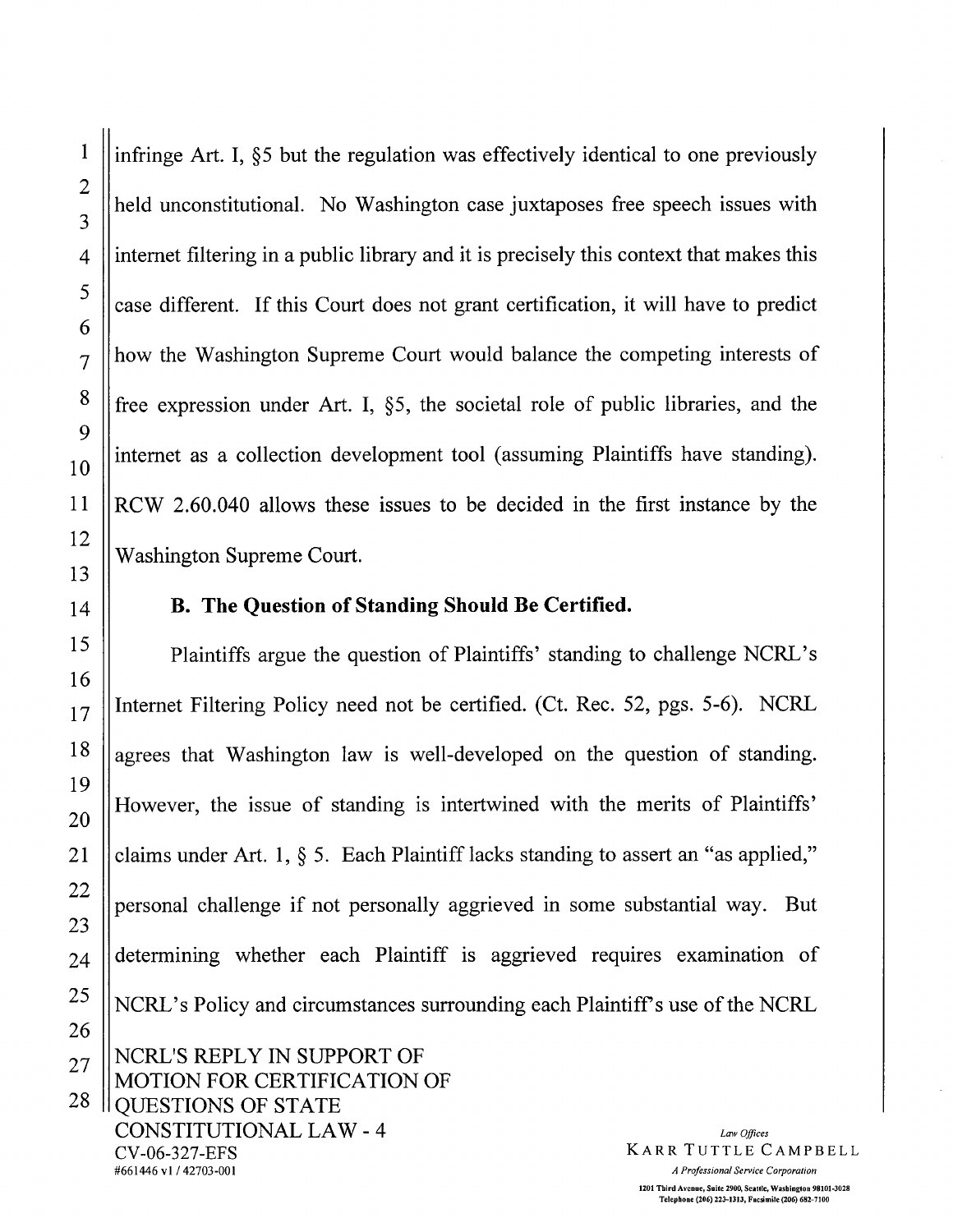$\mathbf{1}$ 

 $\overline{2}$ 

3

 $\overline{4}$ 

network. In this sense, the questions of standing and the merits of Plaintiffs' challenges to NCRL's Policy are intertwined. Cf. State v. Francisco, 107 Wn. App. 247, 252 (2001) citing Rakas v. Illinois, 439 U.S. 128, 139 (1979)(standing is theoretically distinct from but inextricably intertwined with the scope of personal rights under the Fourth Amendment). Thus, the standing issue should be certified.

## The Question of the Validity of NCRL's Policy Under Art. I, § 5  $\mathbf{C}$ . **Should Be Certified.**

Plaintiffs oppose certifying a question of the validity of NCRL's Policy under Art. I,  $\S$  5 for several reasons, each of which is addressed below:

First, Plaintiffs assert that "a state law ruling will not be necessary to the resolution of the case if it is decided on federal grounds." (Ct. Rec. 52, pg. 7) This Court should do the opposite of what Plaintiffs suggest. See Barnes-Wallace, supra, 471 F.3d at 1046-47 ("We are bound to resolve state constitutional questions before reaching federal challenges.") citing City of Mesquite v. Aladdin's Castle, Inc. 455 U.S. 283, 295 (1982).

NCRL'S REPLY IN SUPPORT OF **MOTION FOR CERTIFICATION OF OUESTIONS OF STATE CONSTITUTIONAL LAW - 5** CV-06-327-EFS #661446 v1 / 42703-001

Law Offices KARR TUTTLE CAMPBELL

A Professional Service Corporation 1201 Third Avenue, Suite 2900, Seattle, Washington 98101-3028 Telephone (206) 223-1313. Facsimile (206) 682-7100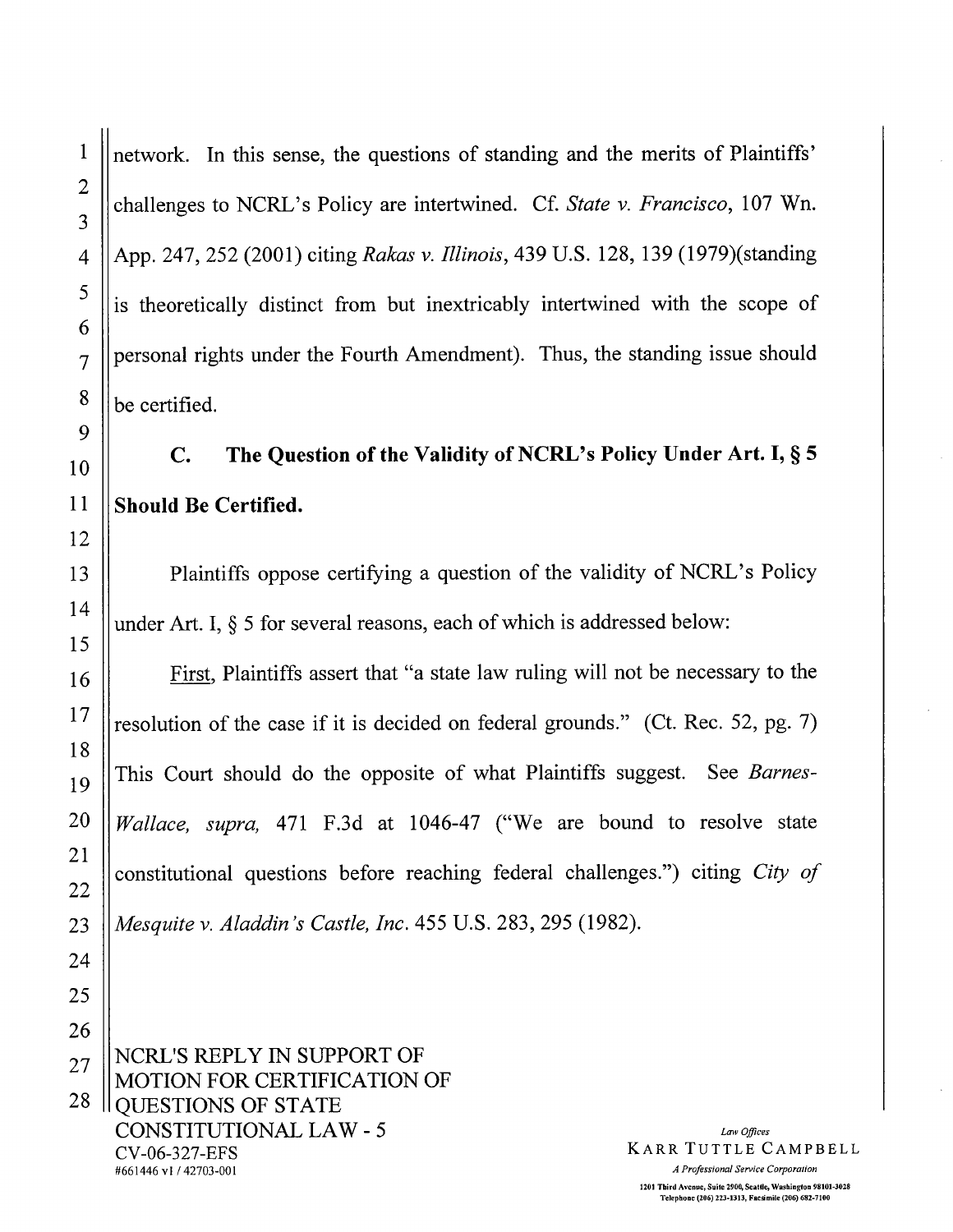Second, Plaintiffs argue that this is not a case where there is an absence of state law. (Ct. Rec. 52, pg. 7). Plaintiffs are wrong and their reliance on Soundgarden v. Eikenberry, 123 Wn.2d, 750 (1994) and O'Day v. King, 109 Wn.2d 796 (1988) is misplaced. Soundgarden addressed an "erotic music" statute primarily under federal law. Moreover, Soundgarden found the statute to be an unconstitutional "prior restraint." Internet filtering is a collection development tool, not a restraint on speech. See United States v. American Library Ass'n., 539 U.S. 194, 209 n.4 (2003) ("ALA"). In O'Day, the Court proceeded in part upon "a federal analysis of the narrow issue of whether obscenity is protected speech." 109 Wn.2d at 801. These cases will not help this Court balance personal rights established by Art. I,  $\S$  5 with the interests of public libraries striving to fulfill their traditional mission in the digital age.

Third, Plaintiffs argue that RAP 16.16(a) limits certification to questions that are not determined by reference to the United States Constitution. (Ct. Rec. 52, pg. 8). Plaintiffs claim that Art. I.  $\S$  5 extends them broader protections than the First Amendment in some respects.<sup>1</sup> NCRL disputes that contention but if

<sup>1</sup> E.g., prior restraint and overbreadth analysis. Ct. Rec. 40, pg. 19.

NCRL'S REPLY IN SUPPORT OF MOTION FOR CERTIFICATION OF **OUESTIONS OF STATE CONSTITUTIONAL LAW - 6** CV-06-327-EFS #661446 v1/42703-001

Law Offices **KARR TUTTLE CAMPBELL** A Professional Service Corporation 1201 Third Avenue, Suite 2900, Seattle, Washington 98101-3028 Telephone (206) 223-1313, Facsimile (206) 682-7100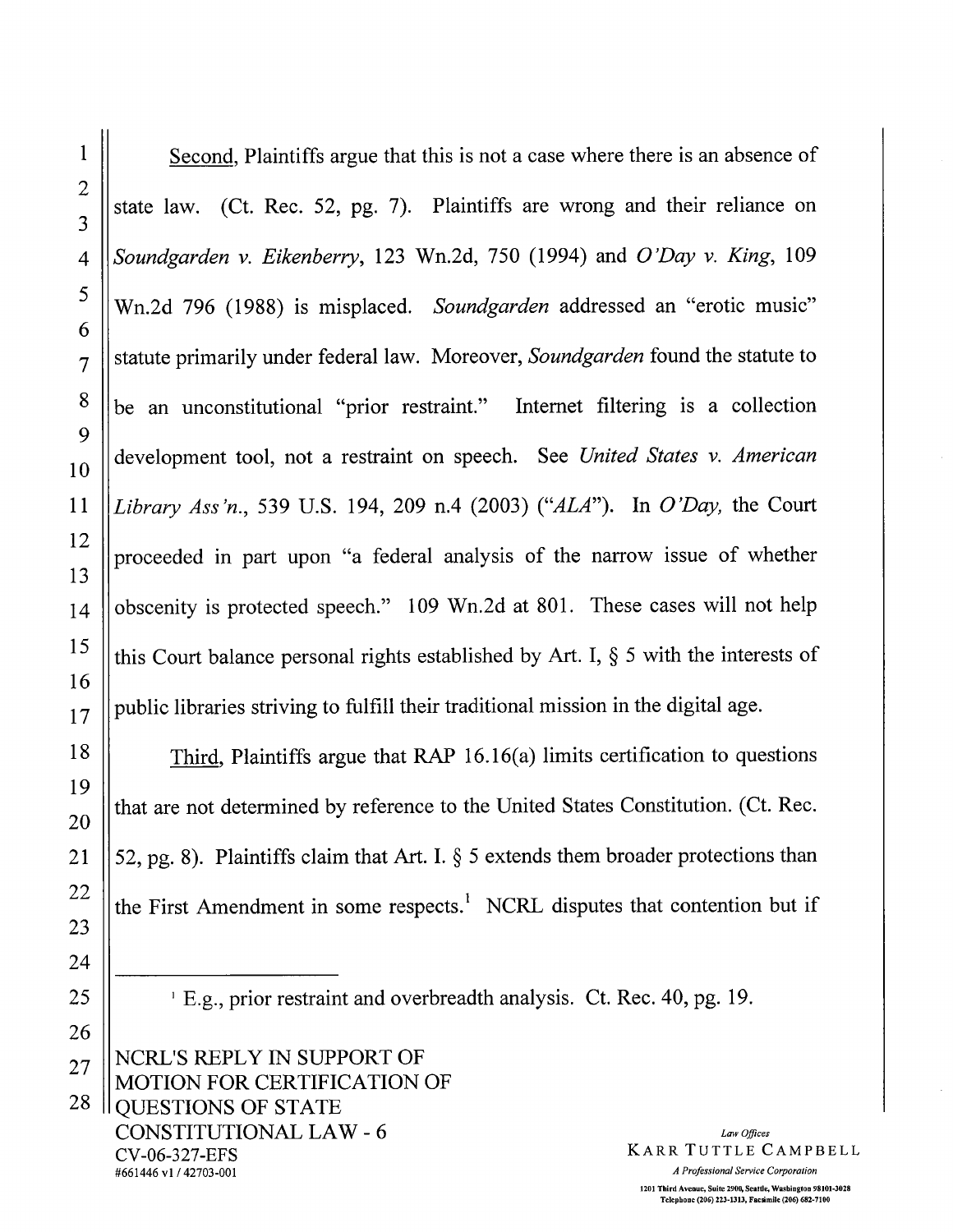$\mathbf{1}$ 

 $\overline{2}$ 

Plaintiffs are correct then by definition their claims will not be determined by reference to First Amendment law even if federal law informs the analysis.

Plaintiffs' citation to In re Washington State Apple Advertising Comm., 257 F. Supp.2d 1290 (E.D. Wash. 2003) does not help them. (Ct. Rec. 52, pg. 7-8). In that case, this Court observed that Art. I. § 5 provides no lesser, and sometimes greater, protection than the First Amendment. Consequently, a violation of the First Amendment is always a violation of the Washington Constitution. 257 F.Supp.2d at 1304. NCRL has no quarrel with this principle but its inverse is equally true: state action that is permissible under Art. I,  $\S$  5 is also permissible under the First Amendment. The questions here are whether the state issue should be resolved first, thus avoiding the federal analysis, and whether this Court or the Washington Supreme Court should address state constitutional issues of first impression.

Fourth, Plaintiffs argue that this case involves the application of established law to undisputed facts and that even if the facts are "novel" a Washington court is in no better position to decide the issues. (Ct. Rec. 52, pg. 8). Even assuming the material facts are undisputed, they create a profoundly unique context within which to consider constitutional rights of free speech. In NCRL'S REPLY IN SUPPORT OF **MOTION FOR CERTIFICATION OF** 

**QUESTIONS OF STATE CONSTITUTIONAL LAW - 7** CV-06-327-EFS #661446 v1/42703-001

Law Offices **KARR TUTTLE CAMPBELL** A Professional Service Corporation 1201 Third Avenue, Suite 2900, Seattle, Washington 98101-3028 Telephone (206) 223-1313, Facsimile (206) 682-7100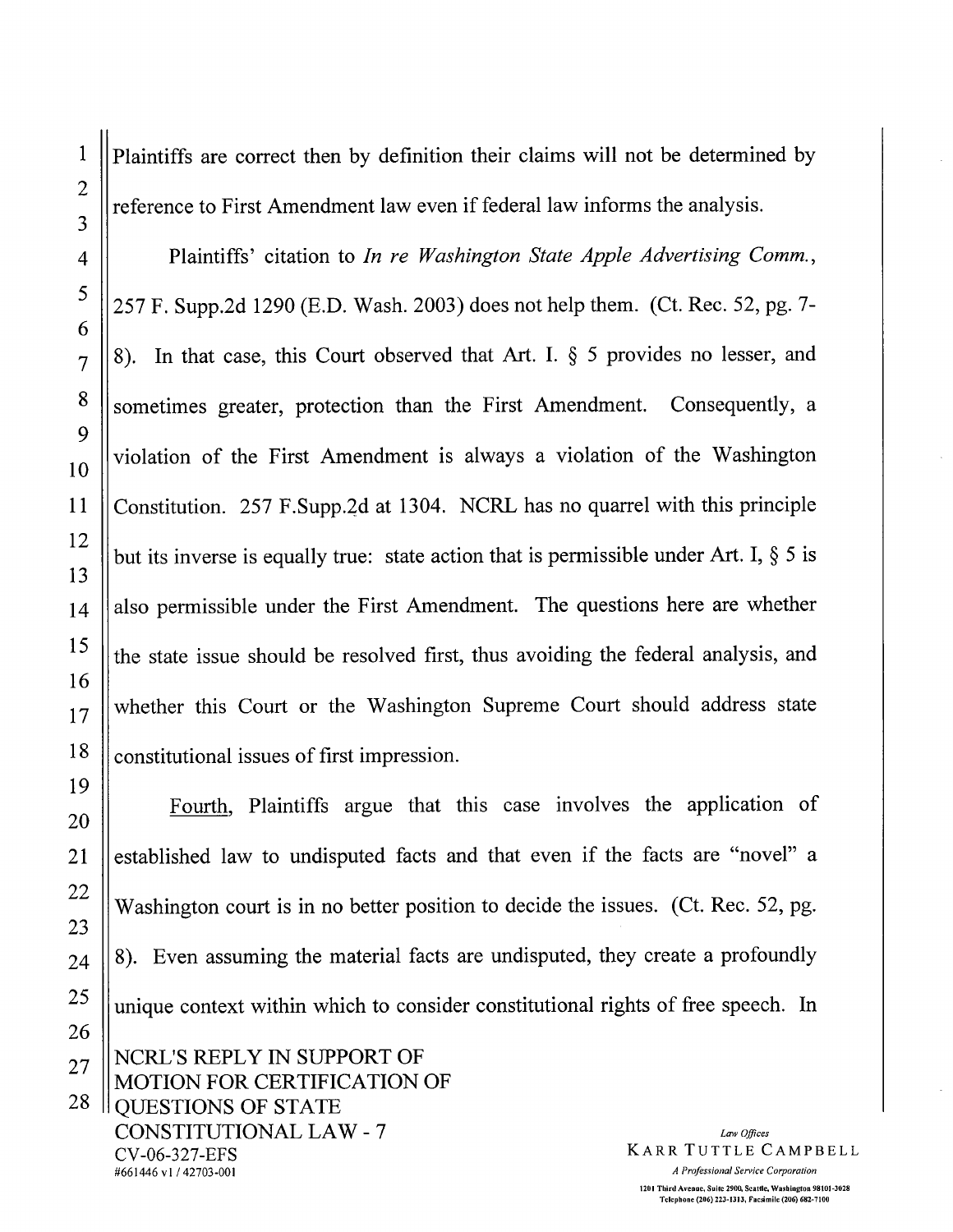ALA, the Court elaborated on the societal role of the public library as a community institution and the considerations raised by its use of internet filter. There is no similar Washington case law to draw upon but presumably the Washington Supreme Court is best situated to apply the Washington Constitution in matters of first impression.

Plaintiffs' citations to Paul v. Watchtower Bible & Tract Soc'y., 819 F.2d 875, 879 (9<sup>th</sup> Cir. 1987) and Micomonaco v. State of Wash., 45 F.3d 316, 322  $(9<sup>th</sup>$  Cir. 1995) are unhelpful. Unlike this case, *Paul* did not require the federal court to address a contention that the Washington Constitution is broader than the United States Constitution (with respect to religious freedoms.) 819 F.2d at 880 n.3. In *Micomanaco* the Court was as well-positioned as a state court to determine whether a Washington statute effected a waiver of Eleventh Amendment immunity using criteria well-established in federal case law and its own experience with the issue. 45 F.3d at 322.

#661446 v1/42703-001

 $\mathbf{1}$ 

 $\overline{2}$ 

3

 $\overline{\mathbf{4}}$ 

5

6

 $\overline{7}$ 

8

9

10

11

12

13

14

Fifth, Plaintiffs argue that the constitutional questions presented fit "squarely within existing case law and statutes." (Ct. Rec. 52, pg. 9). NCRL agrees that ALA speaks to the issues but no Washington case considers Art. I, § 5 in an analogous setting. The case which Plaintiffs call "indistinguishable" – NCRL'S REPLY IN SUPPORT OF MOTION FOR CERTIFICATION OF **QUESTIONS OF STATE CONSTITUTIONAL LAW - 8** Law Offices **KARR TUTTLE CAMPBELL** CV-06-327-EFS

A Professional Service Corporation 1201 Third Avenue, Suite 2900, Seattle, Washington 98101-3028 Telephone (206) 223-1313. Facsimile (206) 682-7100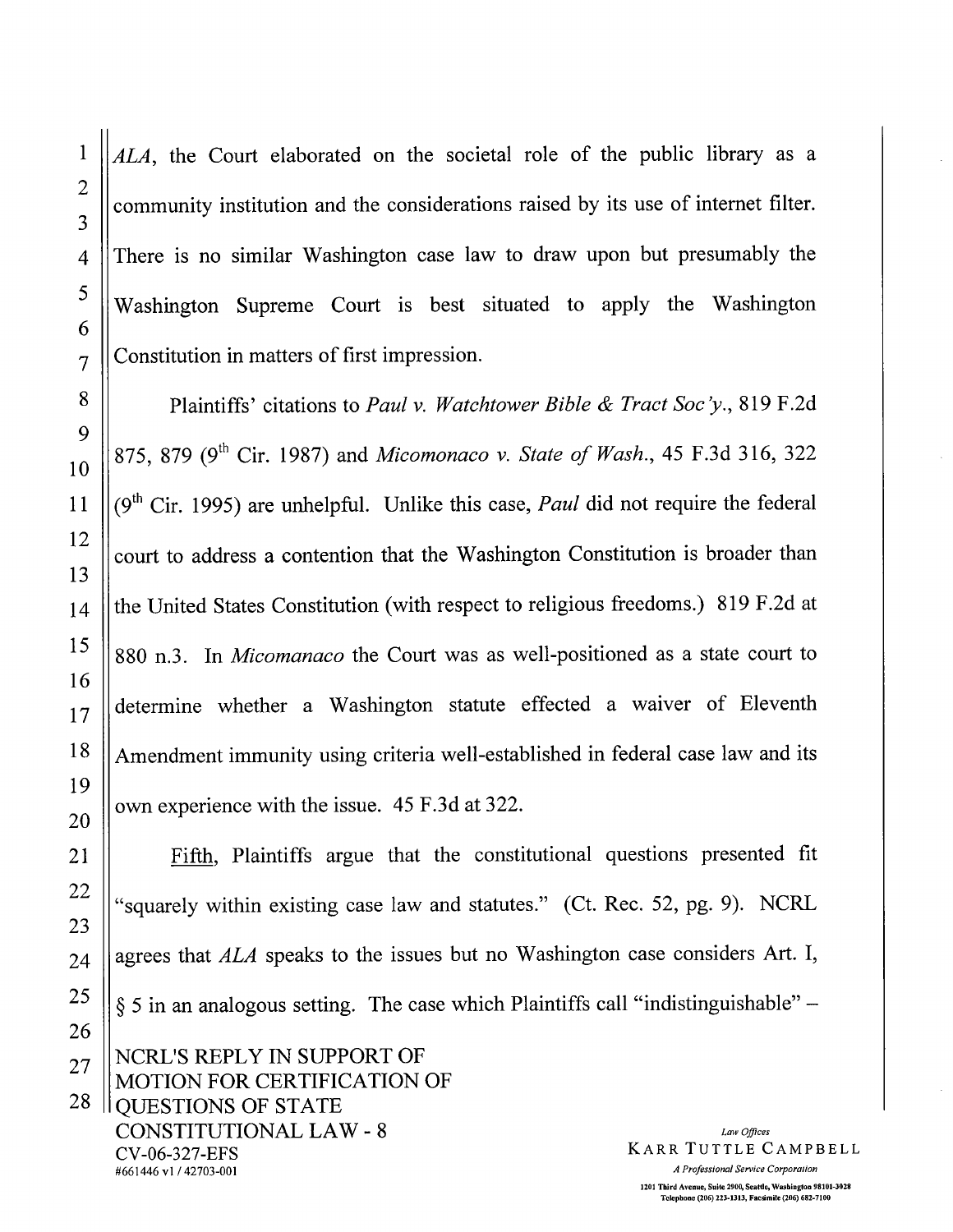Mainstream Loudoun v. Board of Trustees, 24 F. Supp.2d 552 (E.D. Va. 1998) – has no value here. In *Loudoun*, the Court found that a library was a public forum and applied strict scrutiny to invalidate its internet filtering policy. 24 F. Supp.2d at 561-63. The ALA plurality nowhere mentions Loudoun. More importantly, ALA rejected forum analysis and heightened scrutiny as "incompatible with the discretion that public libraries must have to fulfill their traditional missions." 539 U.S. at 205.

Sixth, Plaintiffs argue that federal courts do not always resolve state issues first. (Ct. Rec. 52, pg. 9-10). Plaintiffs cite again to Washington State Apple Advertising Comm., supra, where this Court found violations of the federal and state constitutions. However, this Court declined to interpret Art. I, § 5 more broadly than the First Amendment. 257 F. Supp.2d at 1304 n.9. Applying only a federal analysis is proper where a *Gunwall* analysis has not been presented for a broader interpretation of the Washington Constitution. See Seattle Affilliate, supra, 430 F. Supp.2d at 1196. Infringing the First Amendment necessarily infringes Art. I, § 5 too. 257 F.Supp.2d at 1304.

NCRL'S REPLY IN SUPPORT OF **MOTION FOR CERTIFICATION OF OUESTIONS OF STATE CONSTITUTIONAL LAW - 9** CV-06-327-EFS #661446 v1 / 42703-001

Law Offices **KARR TUTTLE CAMPBELL** 

A Professional Service Corporation 1201 Third Avenue, Suite 2900, Seattle, Washington 98101-3028 Telephone (206) 223-1313, Facsimile (206) 682-7100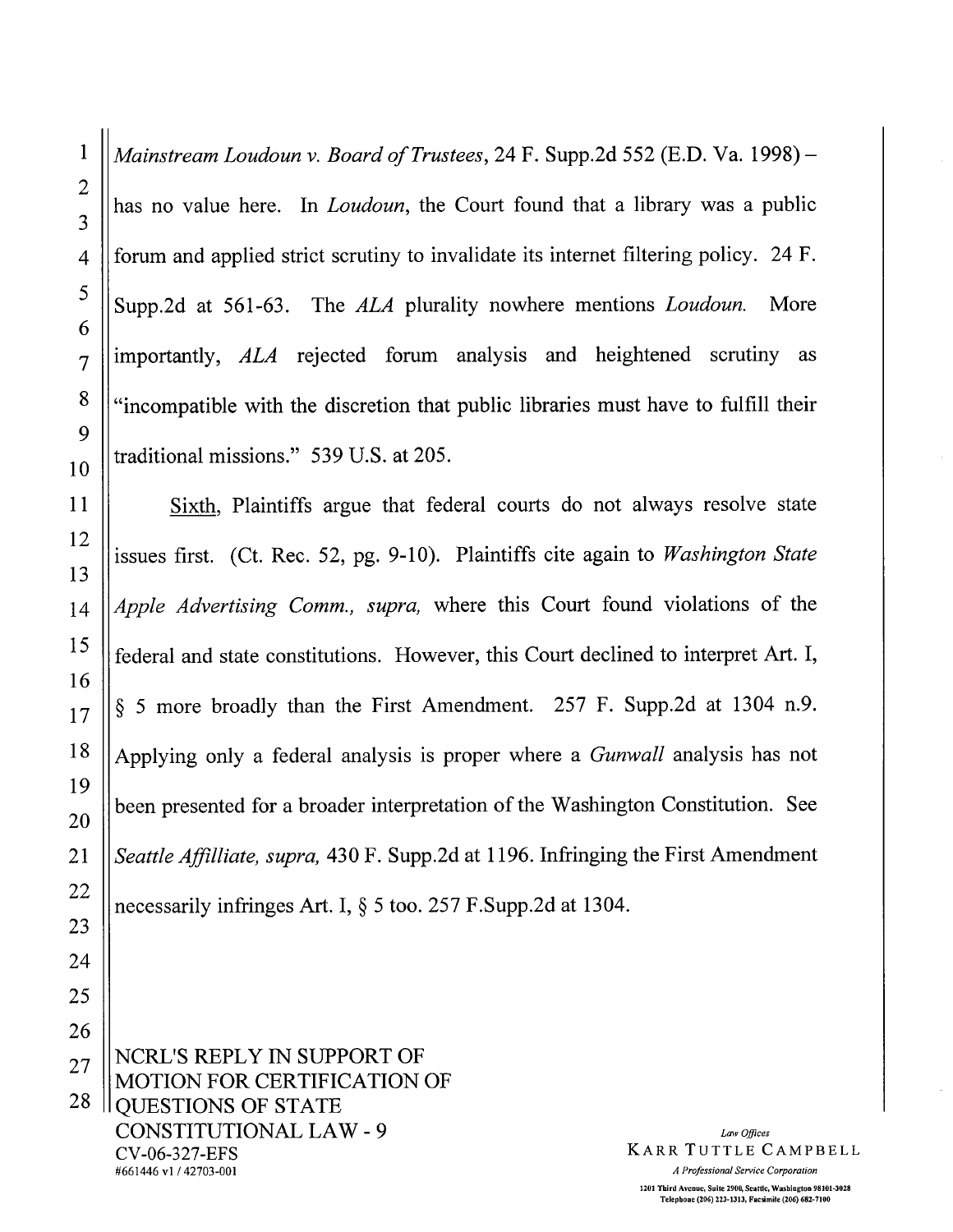## D. NCRL Should Not Bear Plaintiffs' Costs.

This Court should not allocate all costs of certification to NCRL. (Ct. Rec. 52, pg. 10). NCRL is in no better position than Plaintiffs to absorb such costs. Moreover, NCRL is only responding to the claim Plaintiffs chose to plead. Having alleged that Art. I,  $\S$  5 offers them broader protections than the First Amendment, Plaintiffs cannot credibly protest about when NCRL invokes an available alternative procedure to address them. **CONCLUSION** NCRL's Motion should be granted. DATED this 29<sup>th</sup> day of February, 2008. KARR TUTTLE CAMPBELL By:/s/Thomas D. Adams Thomas D. Adams, WSBA #18470 E-mail – tadams@karrtuttle.com Celeste Mountain Monroe, WSBA #35843 E-mail – cmonroe@karrtuttle.com Attorneys for Defendant North Central **Regional Library District** KARR TUTTLE CAMPBELL 1201 Third Ave., Ste. 2900 Seattle, WA 98101 Telephone: 206.233.1313 Facsimile: 206.682.7100 NCRL'S REPLY IN SUPPORT OF **MOTION FOR CERTIFICATION OF OUESTIONS OF STATE CONSTITUTIONAL LAW - 10** Law Offices KARR TUTTLE CAMPBELL CV-06-327-EFS #661446 v1 / 42703-001 A Professional Service Corporation

1201 Third Avenue, Suite 2900, Seattle, Washington 98101-3028 Telephone (206) 223-1313, Facsimile (206) 682-7100